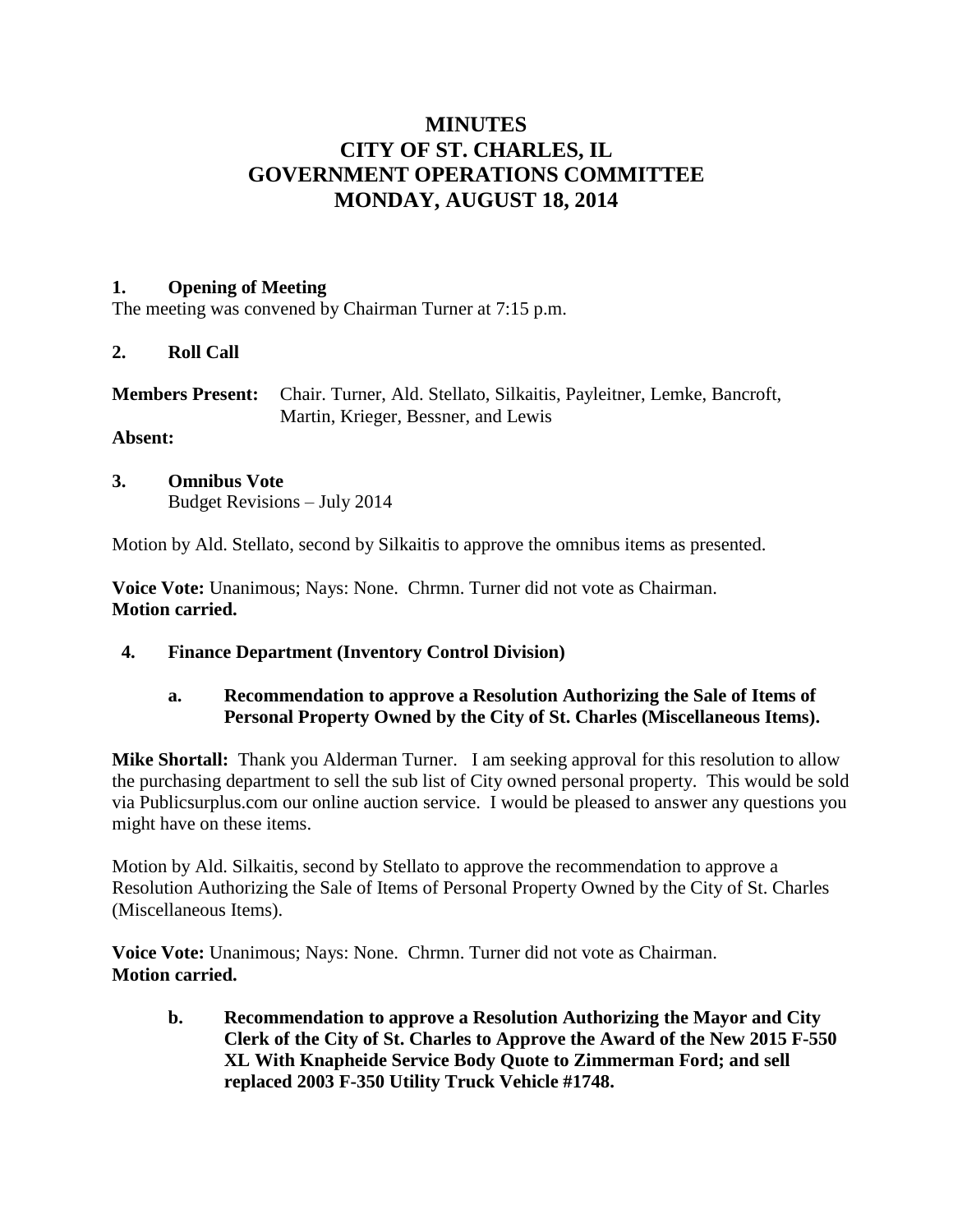Government Operations Committee August 18, 2014  $2 | P \text{ a } g \text{ e}$ 

**Mike Shortall:** I am seeking approval on behalf of the Public Works Department to purchase a 2015 F-550 XL Chassis with knapheide service body. I'm also seeking approval to sell its replacement vehicle 1748 a 2003 F-350 to be sold also via publicsurplus.com. I am pleased that a local vendor, Zimmerman Ford, has matched the suburban joint purchasing quote. This equipment was approved through budget and by the City Fleet Committee. I would be happy to answer any questions you have on this vehicle.

Motion by Ald. Stellato, second by Besner to approve the recommendation to approve a Resolution Authorizing the Mayor and City Clerk of the City of St. Charles to Approve the Award of the New 2015 F-550 XL With Knapheide Service Body Quote to Zimmerman Ford; and sell replaced 2003 F-350 Utility Truck Vehicle #1748.

**Roll Call: Ayes: Lemke, Bancroft, Martin, Krieger, Bessner, Lewis, Stellato, Payleitner; Abstain: Silkaitis; Nays: None. Chrmn. Turner did not vote as Chairman. Motion carried.**

**c. Recommendation to approve a Resolution Authorizing the Mayor and City Clerk of the City of St. Charles to Approve the Award of a 2014 John Deere 410K Backhoe Loader to West Side Tractor Sales; and trade-in replaced 2002 CAT 420IT Vehicle #1920.**

**Mike Shortall:** I'm seeking approval on behalf of the Public Works Department to award a 2014 John Deere 410K Backhoe Loader to West Side Tractor, our local sole provider of John Deere equipment. We're asking approval to trade in and replace 2002 CAT 420, vehicle 1920. This equipment was approved through budget and also through the City Fleet Committee. I would be happy to answer any questions you may have.

Motion by Ald. Stellato, second by Silkaitis to approve the recommendation to approve a Resolution Authorizing the Mayor and City Clerk of the City of St. Charles to Approve the Award of a 2014 John Deere 410K Backhoe Loader to West Side Tractor Sales; and trade-in replaced 2002 CAT 420IT Vehicle #1920.

# **Roll Call: Ayes: Lemke, Bancroft, Martin, Krieger, Bessner, Lewis, Stellato, Silkaitis, Payleitner; Nays: None. Chrmn. Turner did not vote as Chairman. Motion carried.**

Motion by Ald. Bessner, second by Lemke to enter into Executive Session at 7:20 p.m. to discuss Collective Bargaining.

**Roll Call:** Ayes: Lemke, Bancroft, Martin, Krieger, Bessner, Lewis, Stellato, Silkaitis, Payleitner; Nays: None. Chrmn. Turner did not vote as Chairman**. Motion carried.**

## **5. Executive Session - None**

- Personnel
- Pending Litigation
- Probable or Imminent Litigation
- Property Acquisition